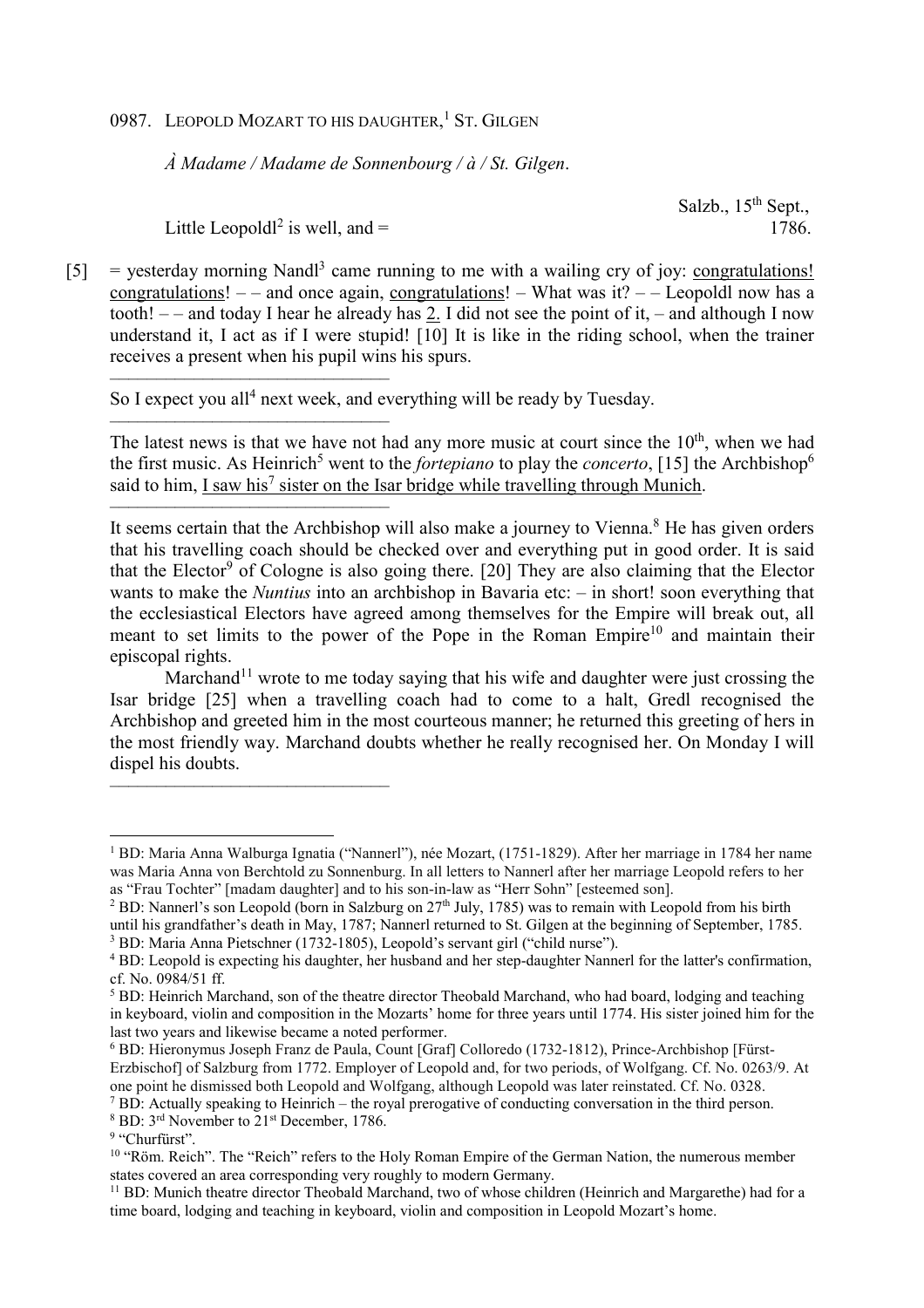The Marchands cannot come before Michaelmas.<sup>12</sup>

––––––––––––––––––––––––––––––

––––––––––––––––––––––––––––––

––––––––––––––––––––––––––––––

––––––––––––––––––––––––––––––

[30] I have just this minute heard that the Archbishop will only travel to Vienna if the matter cannot be dealt with by correspondence, for he is shying away from new costs, and in that he is quite right.

What you have to bring with you from the music you have are the *clavier* parts for the *concertos*, <sup>13</sup> of which I already have the other parts here. [35] This means, needless to say, the new ones<sup>14</sup> by your brother. And also the new ones which you have complete with all instruments, which the Marchands have not yet heard, especially the one in  $\frac{D \text{ minor.}}{D}$  – I have just looked through the box and discover that you generally have only the *clavier* parts for the new *concertos*, since the other parts are here. We do not need the older *concertos* by your brother, [40] you can bring <u>some of the *variations*</u> written<sup>16</sup> by your brother, they do not take up any of your space, and your esteemed spouse's *favorite sonatas*<sup>17</sup> or *trio* etc. etc. or *quatro*<sup>18</sup> etc.

Heinrich has been *practising* the *violin* astonishingly since then, so I am curious myself what all the gentlemen will say when he plays a violin *concerto* at court for the first time again. [45]

Now I kiss you both from the heart, send greetings to the children and, waiting expectantly to see you both soon, am your sincere father

Mozart  $mp^{19}$ 

the morning of the  $16<sup>th</sup>$ .

[50] I keep forgetting to write asking you for the *word*-book for *Figaro*. <sup>20</sup> Bring it into town with you, – I must have it.

Heinrich, who commends himself, has already read the  $5<sup>th</sup>$  part<sup>21</sup> all the way to the end. The best thing would be if you would bring the other parts into town with you, for Heinrich gets through it quickly, then Schnedizeny<sup>22</sup> can read it when the occasion presents itself. [55] If he now passes on the  $6<sup>th</sup>$  part, he can get it out to you via the messenger.<sup>23</sup> Leopoldl kisses you both. Nandl and  $Tresel<sup>24</sup>$  commend themselves.

<sup>25</sup>[If you do not finish reading the  $2<sup>nd</sup>$  part, just keep the book, it does not matter, I have already spoken to Count Königl. $^{26}$ 

- <sup>13</sup> BD: KV 466, 467, 482.
- <sup>14</sup> BD: KV 488, 491.

l

<sup>17</sup> BD: KV 333 (315c), 284 (205b) and 454; cf. No. 0907/42 ff.

<sup>&</sup>lt;sup>12</sup> BD: 29<sup>th</sup> September.

<sup>15</sup> BD: KV 466.

<sup>16</sup> BD: Copies of a number of variations were on sale in Vienna, e.g. KV 455, 359 (374a) and 360 (374b) supplied by Johann Traeg.

 $18$  = quartet.

 $19 \text{ mp} =$  *manu propria* = in his own hand.

<sup>20</sup> BD: Cf. No. 0968/74.a

<sup>21</sup> BD: Translation of Richardson's *Sir Charles Grandison*, cf. Nos. 0813/14; 0969/46.

 $^{22}$  BD: Franz Karl von Schnedizeni (c. 1751-1803), state official and brewery owner. His grandfather was a witness at the wedding of Mozart's grandfather, Wolfgang Nikolaus Pertl.

<sup>&</sup>lt;sup>23</sup> BD: There was no post-coach to St. Gilgen. Leopold therefore sent his letters and packages to Nannerl by a messenger, a carter who came to Salzburg once a week. The "glass-carrier woman" also provided a service on this route.

<sup>&</sup>lt;sup>24</sup> BD: Therese Pänckl, servant in the Mozart household in Salzburg for many years.

<sup>&</sup>lt;sup>25</sup> Text from "If you do not...", placed here in BD III, actually belongs at the end of No. 0984 (see DME). The present No. 0984 has been corrected accordingly.

<sup>&</sup>lt;sup>26</sup> "Graf Königl". BD: probably a Salzburg relation of Count [Graf] Leopold Künigl, whom Leopold Mozart visited in Innsbruck in 1769. He had apparently lent Leopold the "Travel Journal", cf. 0982/87.